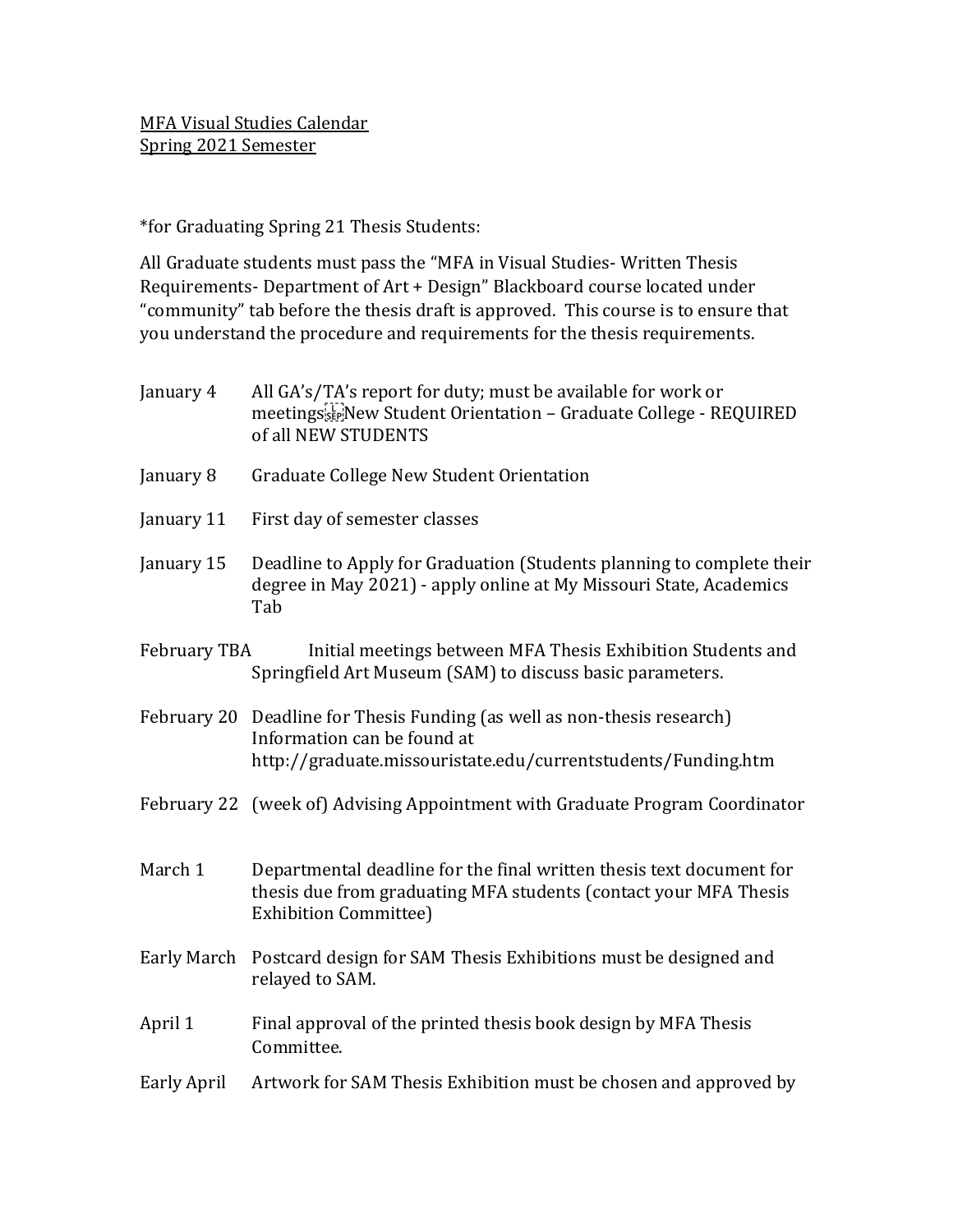participants, their MFA Thesis Committee Members and Graduate Coordinator. All images, labels and statement information for the pieces you plan to exhibit at the Springfield Art Museum MFA Exhibition MUST be turned in to Graduate Coordinator who will deliver this information to SAM

- Early April TBA: meetings scheduled between students and SAM staff to discuss specifics on installation, delivery times (hardware and spacing).
- April 9 Grads going through  $1<sup>st</sup>$  year review need to have writing responses requested in Graduate Handbook turned into Graduate Coordinator

Grads going through  $2<sup>nd</sup>$  year review need to have their form turned into Graduate Coordinator

- April 26 Thesis deadline for Spring 2019: Last day to submit approved thesis to the Graduate College
- April 27-30 Thesis Exhibition Students install at Springfield Art Museum
- April 30 Opening reception at Springfield Art Museum for students in Thesis Exhibition
- April 23 1st YEAR GRADUATE REVIEWS 2ND YEAR GRADUATE REVIEWS
- May 1 IDF Frank Einhellig Interdisciplinary Forum
- May 1-23 Thesis Exhibition at SAM
- May 6 Last day of the semester
- May 3-7 Meetings to review outcomes of  $1<sup>st</sup>$  and  $2<sup>nd</sup>$  year reviews to be scheduled between Graduate Coordinator and individual students this week.

All grads submit end-of-the-semester record of their portfolio (email to graduate coordinator)

- May 14 GA duties end for the semester
- May 14 Commencement
- May 17 TA grades for all classes MUST be submitted on-line by 2:00